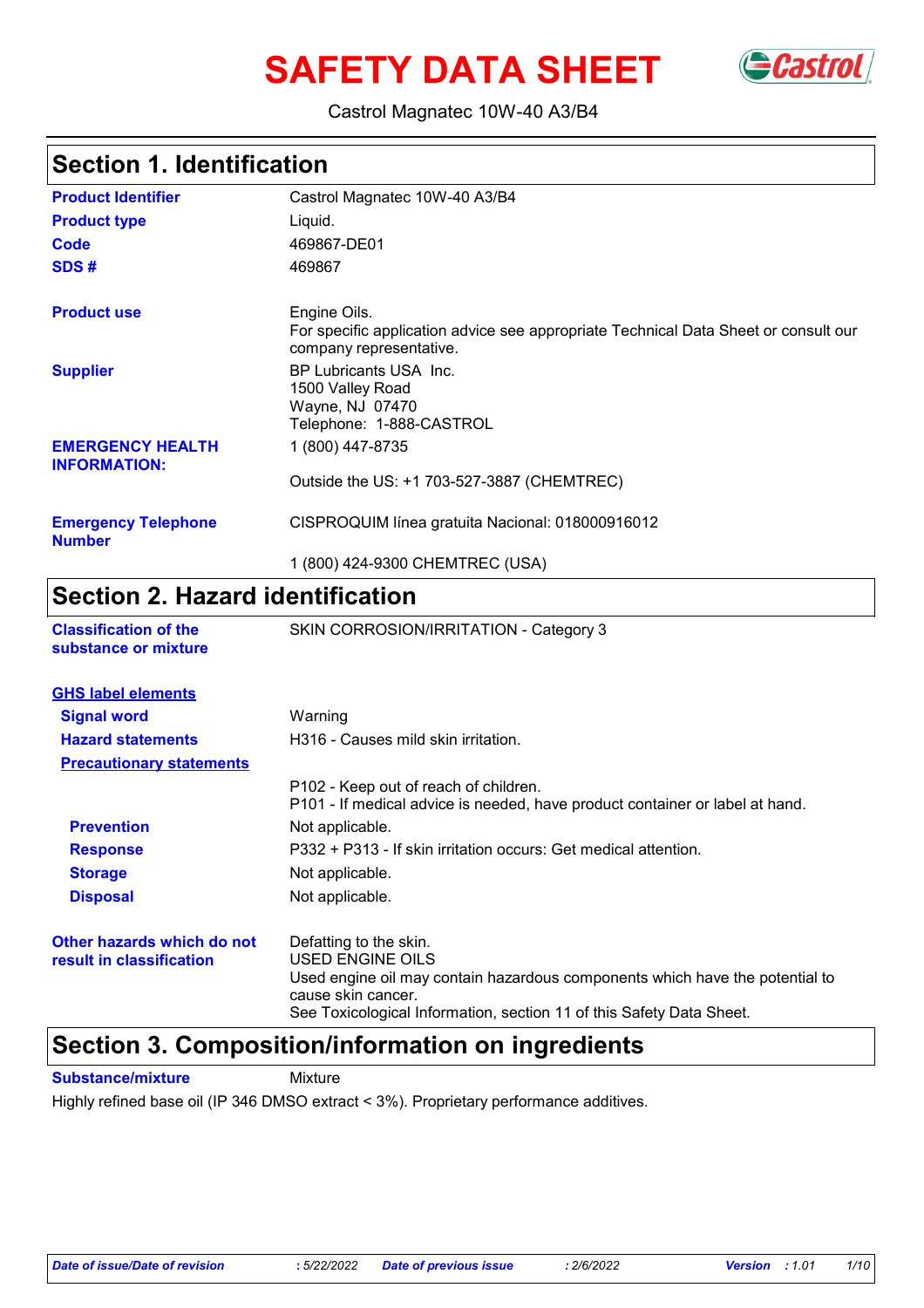| <b>Product name</b> Castrol Magnatec 10W-40 A3/B4 | <b>Product code</b> | 469867-DE01 | Page: 2/10 |  |
|---------------------------------------------------|---------------------|-------------|------------|--|
|---------------------------------------------------|---------------------|-------------|------------|--|

**Example 2 Example 2 Englisher Language** ENGLISH

**Version** 1.01

**Date of issue** 05/22/2022.

**GHS - Colombia** 

**(ENGLISH)**

## **Section 3. Composition/information on ingredients**

| Ingredient name                                                     | <b>CAS number</b> | $\frac{9}{6}$ |
|---------------------------------------------------------------------|-------------------|---------------|
| Distillates (petroleum), hydrotreated heavy paraffinic              | 64742-54-7        | 275 - ≤90     |
| Distillates (petroleum), solvent-dewaxed heavy paraffinic           | 64742-65-0        | ≤10           |
| Distillates (petroleum), hydrotreated heavy paraffinic              | 64742-54-7        | ≤5            |
| Phosphorodithioic acid, mixed O,O-bis(1,3-dimethylbutyl and iso-Pr) | 84605-29-8        | ≤3            |
| esters, zinc salts                                                  |                   |               |
| phenol, (tetrapropenyl) derivatives                                 | 74499-35-7        | ≤0.1          |

**There are no additional ingredients present which, within the current knowledge of the supplier and in the concentrations applicable, are classified as hazardous to health or the environment and hence require reporting in this section.**

**Occupational exposure limits, if available, are listed in Section 8.**

## **Section 4. First aid measures**

| <b>Description of necessary first aid measures</b> |                                                                                                                                                                                                                                                                                                                                      |
|----------------------------------------------------|--------------------------------------------------------------------------------------------------------------------------------------------------------------------------------------------------------------------------------------------------------------------------------------------------------------------------------------|
| Eye contact                                        | In case of contact, immediately flush eyes with plenty of water for at least 15<br>minutes. Eyelids should be held away from the eyeball to ensure thorough rinsing.<br>Check for and remove any contact lenses. Get medical attention.                                                                                              |
| <b>Skin contact</b>                                | In case of contact, immediately flush skin with plenty of water for at least 15 minutes<br>while removing contaminated clothing and shoes. Wash skin thoroughly with soap<br>and water or use recognized skin cleanser. Wash clothing before reuse. Clean<br>shoes thoroughly before reuse. Get medical attention if symptoms occur. |
| <b>Inhalation</b>                                  | If inhaled, remove to fresh air. In case of inhalation of decomposition products in a<br>fire, symptoms may be delayed. The exposed person may need to be kept under<br>medical surveillance for 48 hours. Get medical attention if symptoms occur.                                                                                  |
| <b>Ingestion</b>                                   | Do not induce vomiting unless directed to do so by medical personnel. Never give<br>anything by mouth to an unconscious person. If unconscious, place in recovery<br>position and get medical attention immediately. Get medical attention if adverse<br>health effects persist or are severe.                                       |
| <b>Protection of first-aiders</b>                  | No action shall be taken involving any personal risk or without suitable training. It<br>may be dangerous to the person providing aid to give mouth-to-mouth resuscitation.                                                                                                                                                          |

### **Most important symptoms/effects, acute and delayed**

| <b>Potential acute health effects</b> |                                                                                                                     |
|---------------------------------------|---------------------------------------------------------------------------------------------------------------------|
| Eye contact                           | No known significant effects or critical hazards.                                                                   |
| <b>Inhalation</b>                     | Exposure to decomposition products may cause a health hazard. Serious effects<br>may be delayed following exposure. |
| <b>Skin contact</b>                   | Causes mild skin irritation. Defatting to the skin.                                                                 |
| Ingestion                             | Irritating to mouth, throat and stomach.                                                                            |
| <b>Over-exposure signs/symptoms</b>   |                                                                                                                     |
| Eye contact                           | Adverse symptoms may include the following:<br>pain or irritation<br>watering<br>redness                            |
| <b>Inhalation</b>                     | No specific data.                                                                                                   |
| <b>Skin contact</b>                   | Adverse symptoms may include the following:<br>irritation<br>redness<br>dryness<br>cracking                         |
| <b>Ingestion</b>                      | No specific data.                                                                                                   |

### **Indication of immediate medical attention and special treatment needed, if necessary**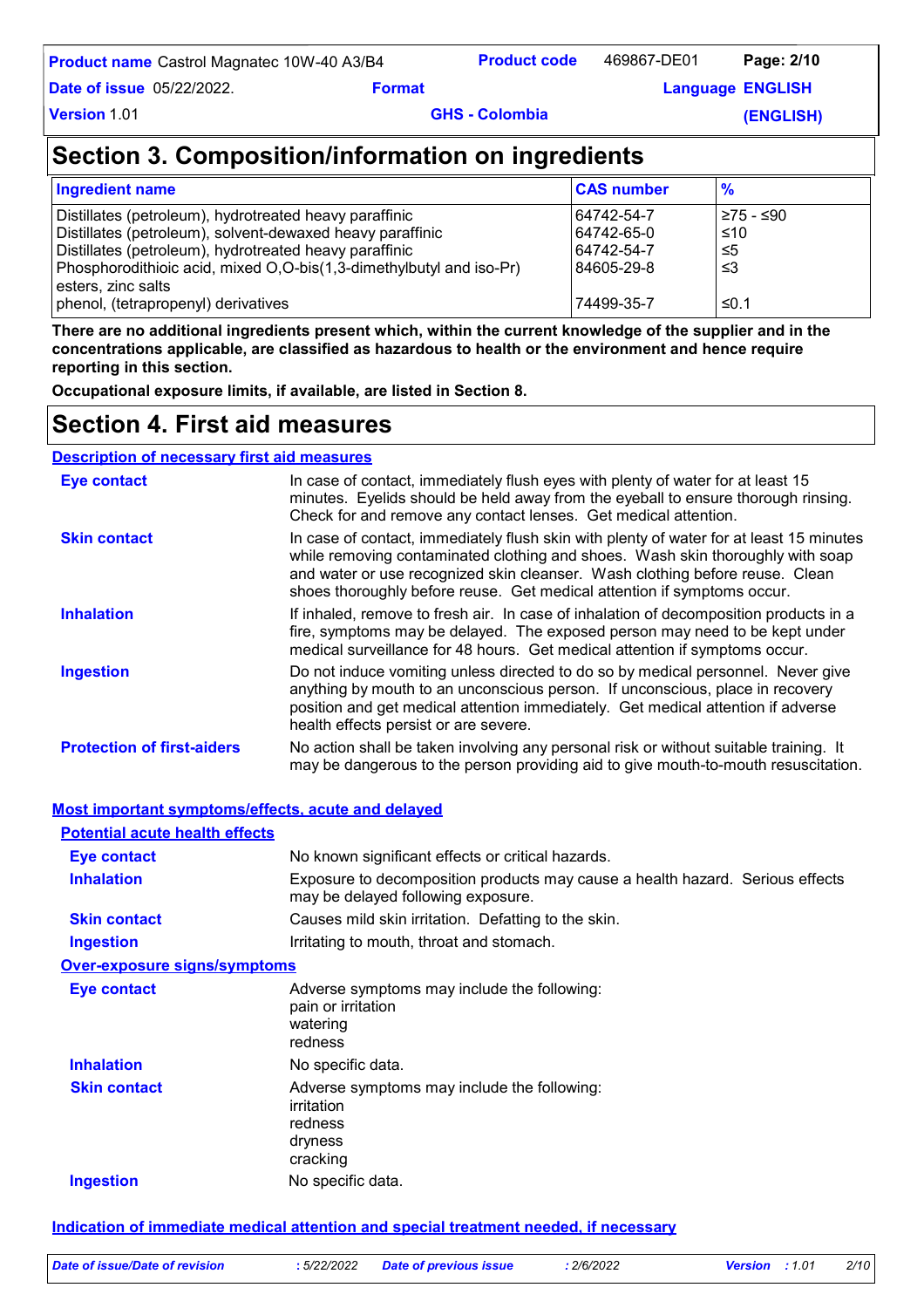| <b>Product name</b> Castrol Magnatec 10W-40 A3/B4 |               | <b>Product code</b>   | 469867-DE01 | Page: 3/10              |
|---------------------------------------------------|---------------|-----------------------|-------------|-------------------------|
| <b>Date of issue 05/22/2022.</b>                  | <b>Format</b> |                       |             | <b>Language ENGLISH</b> |
| Version 1.01                                      |               | <b>GHS - Colombia</b> |             | (ENGLISH)               |
| Section 4. First aid measures                     |               |                       |             |                         |

| <b>Notes to physician</b>  | Treatment should in general be symptomatic and directed to relieving any effects.<br>In case of inhalation of decomposition products in a fire, symptoms may be delayed.<br>The exposed person may need to be kept under medical surveillance for 48 hours. |
|----------------------------|-------------------------------------------------------------------------------------------------------------------------------------------------------------------------------------------------------------------------------------------------------------|
| <b>Specific treatments</b> | No specific treatment.                                                                                                                                                                                                                                      |

**See toxicological information (Section 11)**

## **Section 5. Firefighting measures**

| <b>Extinguishing media</b>                               |                                                                                                                                                                                                   |
|----------------------------------------------------------|---------------------------------------------------------------------------------------------------------------------------------------------------------------------------------------------------|
| <b>Suitable extinguishing</b><br>media                   | In case of fire, use foam, dry chemical or carbon dioxide extinguisher or spray.                                                                                                                  |
| <b>Unsuitable extinguishing</b><br>media                 | Do not use water jet.                                                                                                                                                                             |
| <b>Specific hazards arising</b><br>from the chemical     | In a fire or if heated, a pressure increase will occur and the container may burst.                                                                                                               |
| <b>Hazardous thermal</b><br>decomposition products       | Combustion products may include the following:<br>carbon oxides (CO, CO <sub>2</sub> ) (carbon monoxide, carbon dioxide)<br>nitrogen oxides (NO, NO <sub>2</sub> etc.)                            |
| <b>Special protective actions</b><br>for fire-fighters   | No action shall be taken involving any personal risk or without suitable training.<br>Promptly isolate the scene by removing all persons from the vicinity of the incident if<br>there is a fire. |
| <b>Special protective</b><br>equipment for fire-fighters | Fire-fighters should wear positive pressure self-contained breathing apparatus<br>(SCBA) and full turnout gear.                                                                                   |

## **Section 6. Accidental release measures**

|                                                              | <b>Personal precautions, protective equipment and emergency procedures</b>                                                                                                                                                                                                                                                                                                                                                         |
|--------------------------------------------------------------|------------------------------------------------------------------------------------------------------------------------------------------------------------------------------------------------------------------------------------------------------------------------------------------------------------------------------------------------------------------------------------------------------------------------------------|
| For non-emergency<br>personnel                               | Contact emergency personnel. No action shall be taken involving any personal risk<br>or without suitable training. Evacuate surrounding areas. Keep unnecessary and<br>unprotected personnel from entering. Do not touch or walk through spilled material.<br>Avoid breathing vapor or mist. Provide adequate ventilation. Put on appropriate<br>personal protective equipment. Floors may be slippery; use care to avoid falling. |
| For emergency responders                                     | Entry into a confined space or poorly ventilated area contaminated with vapor, mist<br>or fume is extremely hazardous without the correct respiratory protective equipment<br>and a safe system of work. Wear self-contained breathing apparatus. Wear a<br>suitable chemical protective suit. Chemical resistant boots. See also the<br>information in "For non-emergency personnel".                                             |
| <b>Environmental precautions</b>                             | Avoid dispersal of spilled material and runoff and contact with soil, waterways,<br>drains and sewers. Inform the relevant authorities if the product has caused<br>environmental pollution (sewers, waterways, soil or air).                                                                                                                                                                                                      |
| <b>Methods and materials for containment and cleaning up</b> |                                                                                                                                                                                                                                                                                                                                                                                                                                    |

Stop leak if without risk. Move containers from spill area. Absorb with an inert material and place in an appropriate waste disposal container. Dispose of via a licensed waste disposal contractor. **Small spill**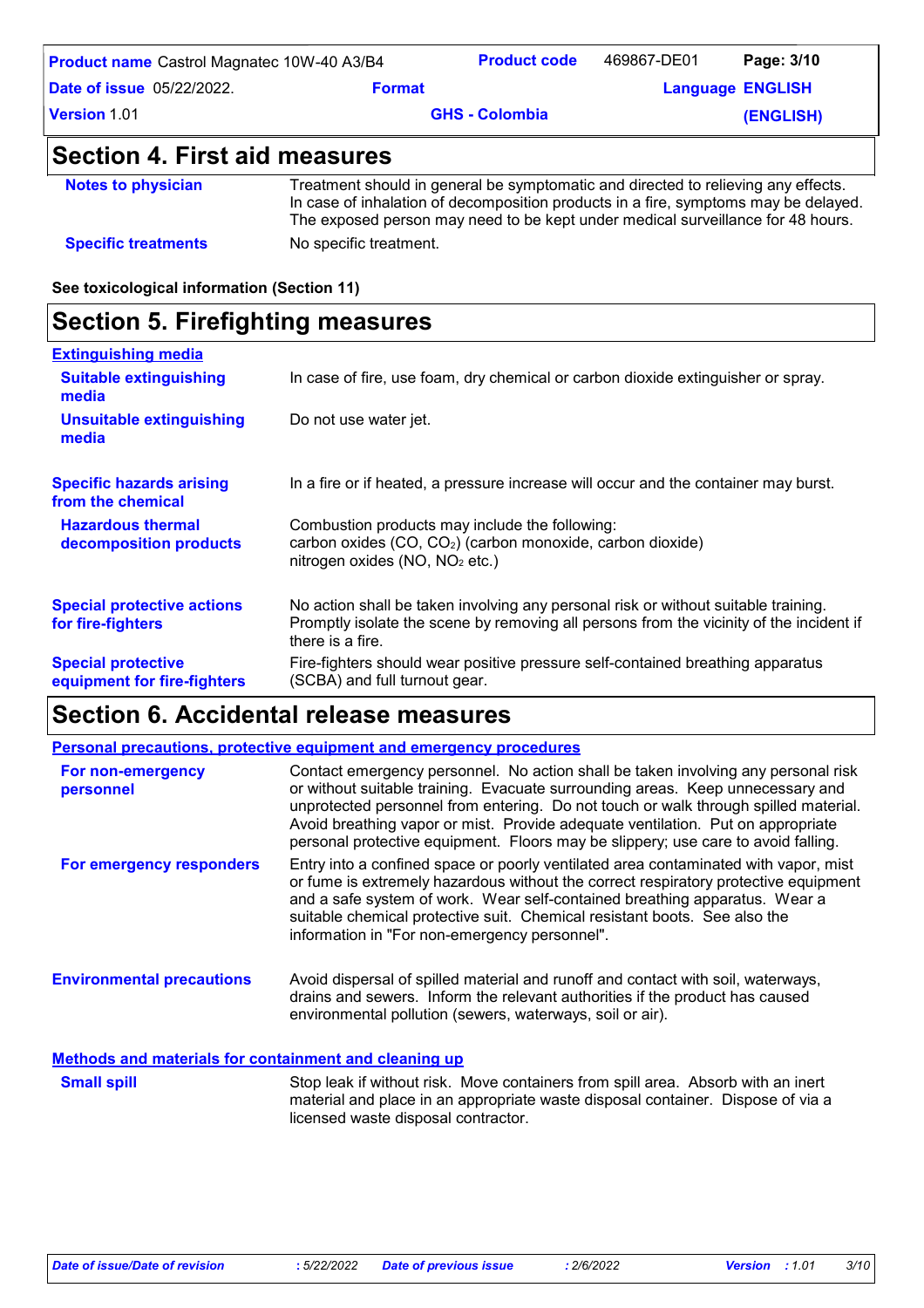| Section 6. Accidental release measures            |               |                       |             |                         |
|---------------------------------------------------|---------------|-----------------------|-------------|-------------------------|
| Version 1.01                                      |               | <b>GHS - Colombia</b> |             | (ENGLISH)               |
| <b>Date of issue 05/22/2022.</b>                  | <b>Format</b> |                       |             | <b>Language ENGLISH</b> |
| <b>Product name</b> Castrol Magnatec 10W-40 A3/B4 |               | <b>Product code</b>   | 469867-DE01 | Page: 4/10              |

| <b>Large spill</b> | Stop leak if without risk. Move containers from spill area. Approach release from<br>upwind. Prevent entry into sewers, water courses, basements or confined areas.<br>Contain and collect spillage with non-combustible, absorbent material e.g. sand,<br>earth, vermiculite or diatomaceous earth and place in container for disposal<br>according to local regulations. Contaminated absorbent material may pose the<br>same hazard as the spilled product. Dispose of via a licensed waste disposal<br>contractor. |
|--------------------|------------------------------------------------------------------------------------------------------------------------------------------------------------------------------------------------------------------------------------------------------------------------------------------------------------------------------------------------------------------------------------------------------------------------------------------------------------------------------------------------------------------------|
|--------------------|------------------------------------------------------------------------------------------------------------------------------------------------------------------------------------------------------------------------------------------------------------------------------------------------------------------------------------------------------------------------------------------------------------------------------------------------------------------------------------------------------------------------|

## **Section 7. Handling and storage**

| <b>Precautions for safe handling</b>                                      |                                                                                                                                                                                                                                                                                                                                                                                                                                                                                                                                                                                               |
|---------------------------------------------------------------------------|-----------------------------------------------------------------------------------------------------------------------------------------------------------------------------------------------------------------------------------------------------------------------------------------------------------------------------------------------------------------------------------------------------------------------------------------------------------------------------------------------------------------------------------------------------------------------------------------------|
| <b>Protective measures</b>                                                | Put on appropriate personal protective equipment (see Section 8). Do not ingest.<br>Avoid contact with eyes, skin and clothing. Avoid breathing vapor or mist. Keep in<br>the original container or an approved alternative made from a compatible material,<br>kept tightly closed when not in use. Empty containers retain product residue and<br>can be hazardous. Do not reuse container.                                                                                                                                                                                                 |
| <b>Advice on general</b><br>occupational hygiene                          | Eating, drinking and smoking should be prohibited in areas where this material is<br>handled, stored and processed. Wash thoroughly after handling. Remove<br>contaminated clothing and protective equipment before entering eating areas. See<br>also Section 8 for additional information on hygiene measures.                                                                                                                                                                                                                                                                              |
| <b>Conditions for safe storage,</b><br>including any<br>incompatibilities | Store in accordance with local regulations. Store in original container protected<br>from direct sunlight in a dry, cool and well-ventilated area, away from incompatible<br>materials (see Section 10) and food and drink. Keep container tightly closed and<br>sealed until ready for use. Store and use only in equipment/containers designed for<br>use with this product. Containers that have been opened must be carefully resealed<br>and kept upright to prevent leakage. Do not store in unlabeled containers. Use<br>appropriate containment to avoid environmental contamination. |
| <b>Not suitable</b>                                                       | Prolonged exposure to elevated temperature                                                                                                                                                                                                                                                                                                                                                                                                                                                                                                                                                    |

## **Section 8. Exposure controls/personal protection**

### **Control parameters**

### **Occupational exposure limits**

| <b>Ingredient name</b>                                    | <b>Exposure limits</b>                                                                              |
|-----------------------------------------------------------|-----------------------------------------------------------------------------------------------------|
| Distillates (petroleum), hydrotreated heavy paraffinic    | ACGIH TLV (United States, 1/2021).<br>TWA: 5 mg/m <sup>3</sup> 8 hours. Form: Inhalable<br>fraction |
| Distillates (petroleum), solvent-dewaxed heavy paraffinic | ACGIH TLV (United States, 1/2021).<br>TWA: 5 mg/m <sup>3</sup> 8 hours. Form: Inhalable<br>fraction |
| Distillates (petroleum), hydrotreated heavy paraffinic    | ACGIH TLV (United States, 1/2021).<br>TWA: 5 mg/m <sup>3</sup> 8 hours. Form: Inhalable<br>fraction |

While specific OELs for certain components may be shown in this section, other components may be present in any mist, vapor or dust produced. Therefore, the specific OELs may not be applicable to the product as a whole and are provided for guidance only.

| <b>Appropriate engineering</b><br><b>controls</b> | maintained. | All activities involving chemicals should be assessed for their risks to health, to<br>organisation for standards. |            | ensure exposures are adequately controlled. Personal protective equipment should<br>only be considered after other forms of control measures (e.g. engineering controls)<br>have been suitably evaluated. Personal protective equipment should conform to<br>appropriate standards, be suitable for use, be kept in good condition and properly<br>Your supplier of personal protective equipment should be consulted for advice on<br>selection and appropriate standards. For further information contact your national |
|---------------------------------------------------|-------------|--------------------------------------------------------------------------------------------------------------------|------------|---------------------------------------------------------------------------------------------------------------------------------------------------------------------------------------------------------------------------------------------------------------------------------------------------------------------------------------------------------------------------------------------------------------------------------------------------------------------------------------------------------------------------|
| <b>Date of issue/Date of revision</b>             | :5/22/2022  | <b>Date of previous issue</b>                                                                                      | : 2/6/2022 | 4/10<br><b>Version</b> : 1.01                                                                                                                                                                                                                                                                                                                                                                                                                                                                                             |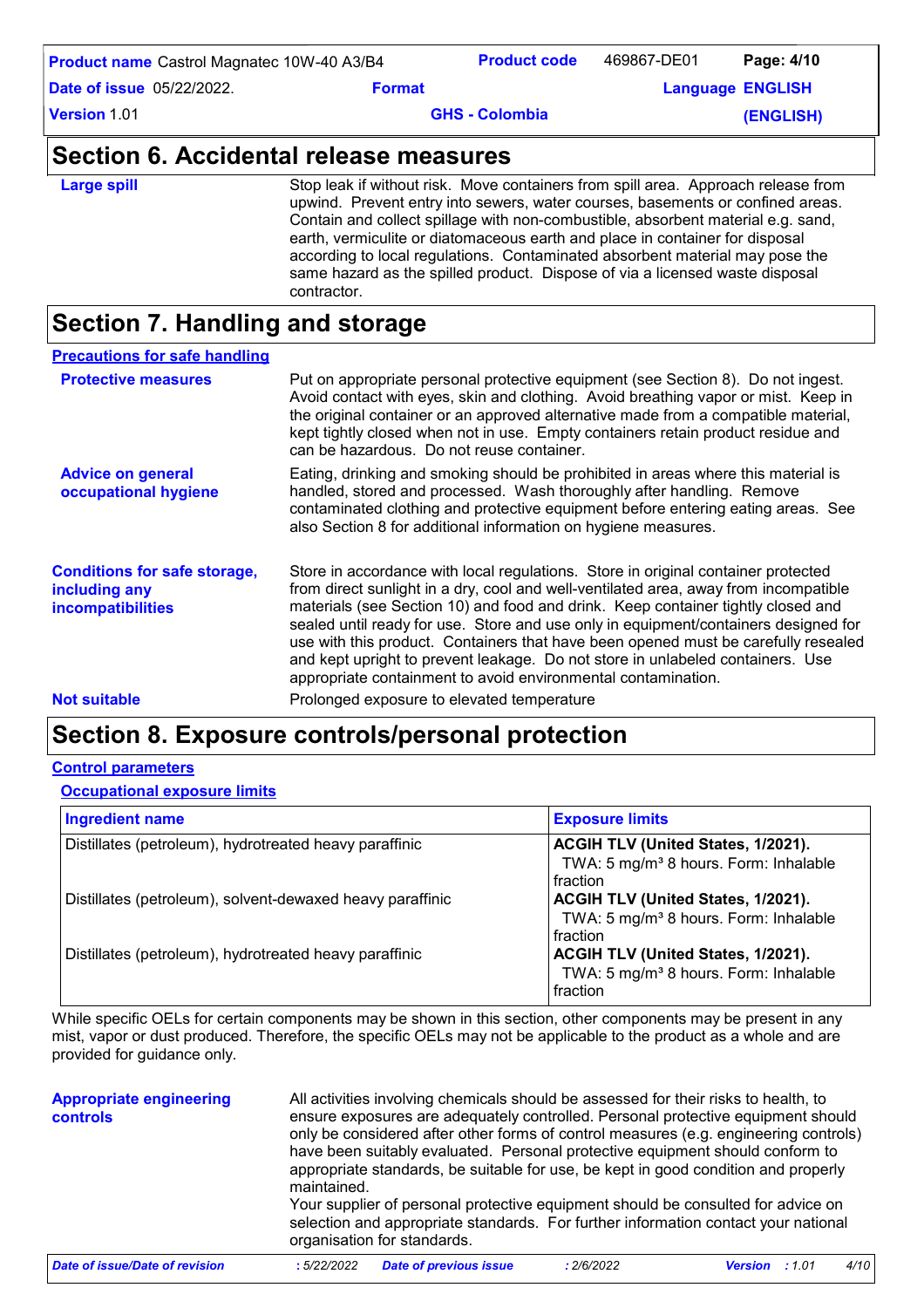| <b>Product name</b> Castrol Magnatec 10W-40 A3/B4 |               | <b>Product code</b>   | 469867-DE01 | Page: 5/10              |
|---------------------------------------------------|---------------|-----------------------|-------------|-------------------------|
| <b>Date of issue</b> 05/22/2022.                  | <b>Format</b> |                       |             | <b>Language ENGLISH</b> |
| Version 1.01                                      |               | <b>GHS - Colombia</b> |             | (ENGLISH)               |
|                                                   |               |                       |             |                         |

## **Section 8. Exposure controls/personal protection**

| <b>Environmental exposure</b><br>controls | Provide exhaust ventilation or other engineering controls to keep the relevant<br>airborne concentrations below their respective occupational exposure limits.<br>The final choice of protective equipment will depend upon a risk assessment. It is<br>important to ensure that all items of personal protective equipment are compatible.<br>Emissions from ventilation or work process equipment should be checked to ensure<br>they comply with the requirements of environmental protection legislation. In some<br>cases, fume scrubbers, filters or engineering modifications to the process<br>equipment will be necessary to reduce emissions to acceptable levels.                                                                                                                    |
|-------------------------------------------|-------------------------------------------------------------------------------------------------------------------------------------------------------------------------------------------------------------------------------------------------------------------------------------------------------------------------------------------------------------------------------------------------------------------------------------------------------------------------------------------------------------------------------------------------------------------------------------------------------------------------------------------------------------------------------------------------------------------------------------------------------------------------------------------------|
| <b>Individual protection measures</b>     |                                                                                                                                                                                                                                                                                                                                                                                                                                                                                                                                                                                                                                                                                                                                                                                                 |
| <b>Hygiene measures</b>                   | Wash hands, forearms and face thoroughly after handling chemical products, before<br>eating, smoking and using the lavatory and at the end of the working period.<br>Appropriate techniques should be used to remove potentially contaminated clothing.<br>Wash contaminated clothing before reusing. Ensure that eyewash stations and<br>safety showers are close to the workstation location.                                                                                                                                                                                                                                                                                                                                                                                                 |
| <b>Eye/face protection</b>                | Safety glasses with side shields.                                                                                                                                                                                                                                                                                                                                                                                                                                                                                                                                                                                                                                                                                                                                                               |
| <b>Skin protection</b>                    |                                                                                                                                                                                                                                                                                                                                                                                                                                                                                                                                                                                                                                                                                                                                                                                                 |
| <b>Hand protection</b>                    | Wear protective gloves if prolonged or repeated contact is likely. Wear chemical<br>resistant gloves. Recommended: Nitrile gloves. The correct choice of protective<br>gloves depends upon the chemicals being handled, the conditions of work and use,<br>and the condition of the gloves (even the best chemically resistant glove will break<br>down after repeated chemical exposures). Most gloves provide only a short time of<br>protection before they must be discarded and replaced. Because specific work<br>environments and material handling practices vary, safety procedures should be<br>developed for each intended application. Gloves should therefore be chosen in<br>consultation with the supplier/manufacturer and with a full assessment of the<br>working conditions. |
| <b>Body protection</b>                    | Use of protective clothing is good industrial practice.<br>Personal protective equipment for the body should be selected based on the task<br>being performed and the risks involved and should be approved by a specialist<br>before handling this product.<br>Cotton or polyester/cotton overalls will only provide protection against light<br>superficial contamination that will not soak through to the skin. Overalls should be<br>laundered on a regular basis. When the risk of skin exposure is high (e.g. when<br>cleaning up spillages or if there is a risk of splashing) then chemical resistant aprons<br>and/or impervious chemical suits and boots will be required.                                                                                                           |
| <b>Other skin protection</b>              | Appropriate footwear and any additional skin protection measures should be<br>selected based on the task being performed and the risks involved and should be<br>approved by a specialist before handling this product.                                                                                                                                                                                                                                                                                                                                                                                                                                                                                                                                                                         |
| <b>Respiratory protection</b>             | In case of insufficient ventilation, wear suitable respiratory equipment.<br>The correct choice of respiratory protection depends upon the chemicals being<br>handled, the conditions of work and use, and the condition of the respiratory<br>equipment. Safety procedures should be developed for each intended application.<br>Respiratory protection equipment should therefore be chosen in consultation with<br>the supplier/manufacturer and with a full assessment of the working conditions.                                                                                                                                                                                                                                                                                           |

## **Section 9. Physical and chemical properties and safety characteristics**

The conditions of measurement of all properties are at standard temperature and pressure unless otherwise indicated.

| Liguid.        |
|----------------|
| Amber.         |
| Not available. |
|                |

*Date of issue/Date of revision* **:** *5/22/2022 Date of previous issue : 2/6/2022 Version : 1.01 5/10*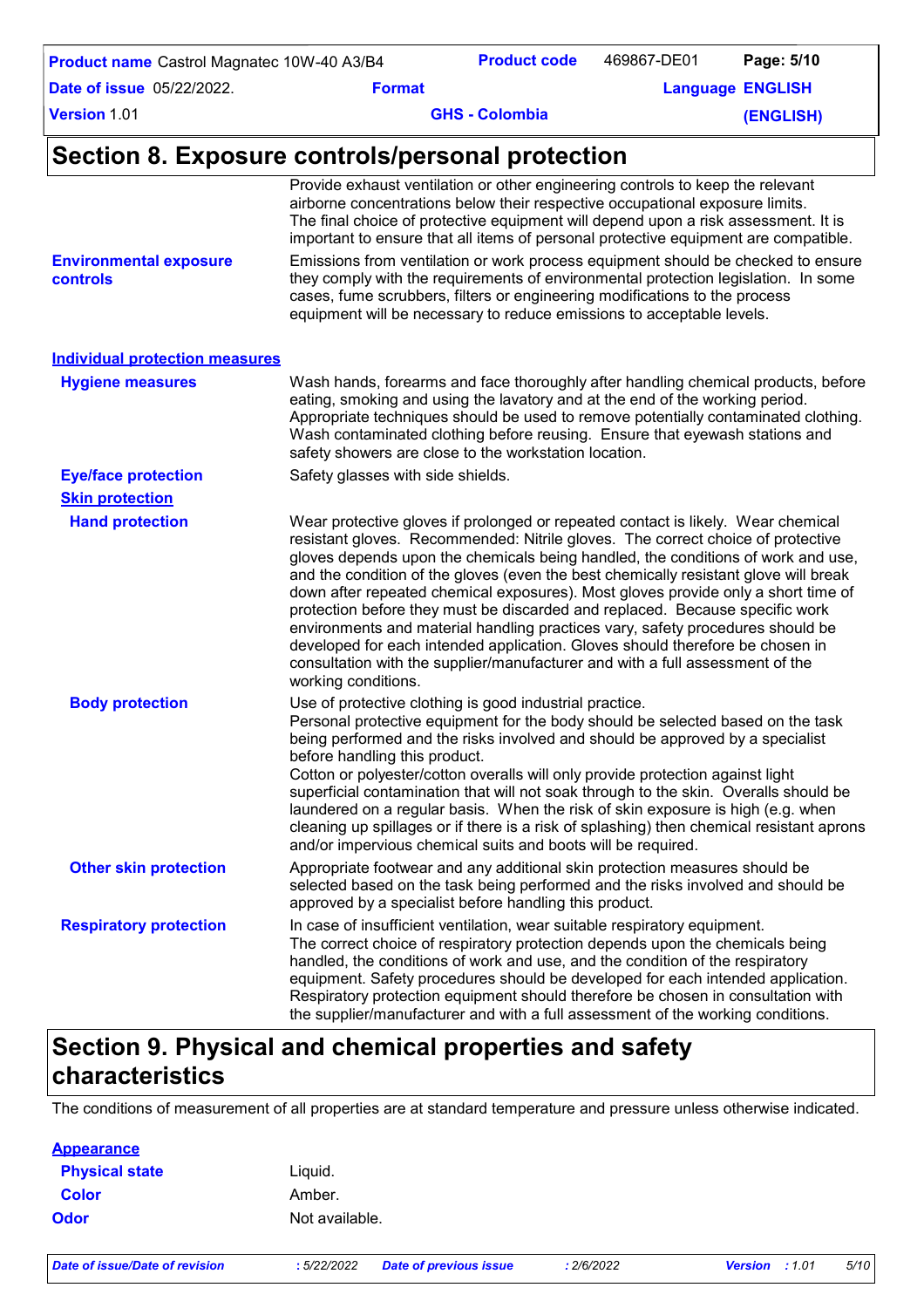| <b>Product name</b> Castrol Magnatec 10W-40 A3/B4 |                                                        | <b>Product code</b>   | 469867-DE01 | Page: 6/10              |
|---------------------------------------------------|--------------------------------------------------------|-----------------------|-------------|-------------------------|
| <b>Date of issue 05/22/2022.</b>                  | <b>Format</b>                                          |                       |             | <b>Language ENGLISH</b> |
| <b>Version 1.01</b>                               |                                                        | <b>GHS - Colombia</b> |             | (ENGLISH)               |
|                                                   |                                                        |                       |             |                         |
| characteristics                                   | Section 9. Physical and chemical properties and safety |                       |             |                         |
| <b>Odor threshold</b>                             | Not available.                                         |                       |             |                         |

**Melting point/freezing point Boiling point, initial boiling point, and boiling range**

**Pour point**  $-42 \degree C$ 

**Evaporation rate Not available.** Not available. **Drop Point** Not available. Not available. **Flash point** Closed cup: 202°C (395.6°F) [Pensky-Martens] Open cup: 226°C (438.8°F) [Cleveland]

Not available.

**Lower and upper explosion limit/flammability limit**

**Vapor pressure**

| <b>Vapor pressure</b>                             |                                                                                                                                   | Vapor Pressure at 20°C |         |                    | Vapor pressure at 50°C |     |               |
|---------------------------------------------------|-----------------------------------------------------------------------------------------------------------------------------------|------------------------|---------|--------------------|------------------------|-----|---------------|
|                                                   | <b>Ingredient name</b>                                                                                                            | mm Hg                  | kPa     | <b>Method</b>      | mm<br>Hg               | kPa | <b>Method</b> |
|                                                   | Distillates (petroleum),<br>hydrotreated heavy<br>paraffinic                                                                      | 0.08                   | < 0.011 | <b>ASTM D 5191</b> |                        |     |               |
|                                                   | Distillates (petroleum),<br>solvent-dewaxed heavy<br>paraffinic                                                                   | < 0.08                 | < 0.011 | <b>ASTM D 5191</b> |                        |     |               |
|                                                   | Distillates (petroleum),<br>hydrotreated heavy<br>paraffinic                                                                      | < 0.08                 | < 0.011 | <b>ASTM D 5191</b> |                        |     |               |
|                                                   | Phosphorodithioic acid,<br>mixed O,O-bis<br>(1,3-dimethylbutyl and<br>iso-Pr) esters, zinc salts                                  | 0                      | 0       | EU A.4             | 0                      | 0   | EU A.4        |
| <b>Relative vapor density</b>                     | Not available.                                                                                                                    |                        |         |                    |                        |     |               |
| <b>Relative density</b>                           | Not available.                                                                                                                    |                        |         |                    |                        |     |               |
| <b>Density</b>                                    | <1000 kg/m <sup>3</sup> (<1 g/cm <sup>3</sup> ) at 15 <sup>°</sup> C                                                              |                        |         |                    |                        |     |               |
| <b>Solubility</b>                                 | insoluble in water.                                                                                                               |                        |         |                    |                        |     |               |
| <b>Solubility in water</b>                        | Not available.                                                                                                                    |                        |         |                    |                        |     |               |
| <b>Partition coefficient: n-</b><br>octanol/water | Not applicable.                                                                                                                   |                        |         |                    |                        |     |               |
| <b>Auto-ignition temperature</b>                  | Not available.                                                                                                                    |                        |         |                    |                        |     |               |
| <b>Decomposition temperature</b>                  | Not available.                                                                                                                    |                        |         |                    |                        |     |               |
| <b>Viscosity</b>                                  | Kinematic: 101.1 mm <sup>2</sup> /s (101.1 cSt) at 40°C<br>Kinematic: 13.8 to 16.2 mm <sup>2</sup> /s (13.8 to 16.2 cSt) at 100°C |                        |         |                    |                        |     |               |
| <b>Particle characteristics</b>                   |                                                                                                                                   |                        |         |                    |                        |     |               |
| <b>Median particle size</b>                       | Not applicable.                                                                                                                   |                        |         |                    |                        |     |               |

## **Section 10. Stability and reactivity**

| <b>Reactivity</b>         | No specific test data available for this product. Refer to Conditions to avoid and<br>Incompatible materials for additional information. |
|---------------------------|------------------------------------------------------------------------------------------------------------------------------------------|
| <b>Chemical stability</b> | The product is stable.                                                                                                                   |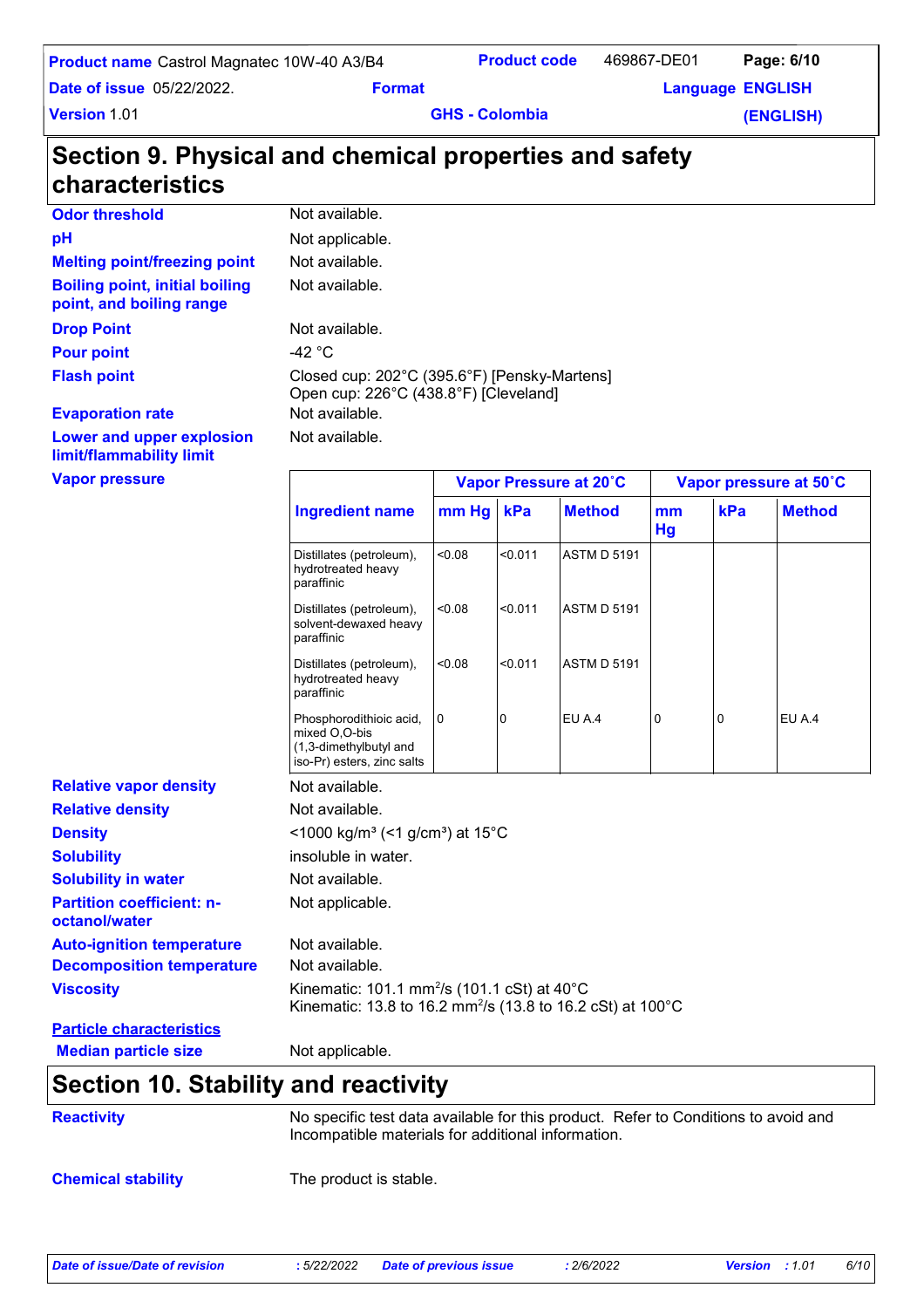| <b>Product name</b> Castrol Magnatec 10W-40 A3/B4 |               | <b>Product code</b>   | 469867-DE01 | Page: 7/10              |
|---------------------------------------------------|---------------|-----------------------|-------------|-------------------------|
| <b>Date of issue</b> 05/22/2022.                  | <b>Format</b> |                       |             | <b>Language ENGLISH</b> |
| <b>Version 1.01</b>                               |               | <b>GHS - Colombia</b> |             | (ENGLISH)               |

## **Section 10. Stability and reactivity**

|                                              | <b>Section 11. Toxicological information</b>                                                                                                                               |
|----------------------------------------------|----------------------------------------------------------------------------------------------------------------------------------------------------------------------------|
| <b>Hazardous decomposition</b><br>products   | Under normal conditions of storage and use, hazardous decomposition products<br>should not be produced.                                                                    |
| <b>Incompatible materials</b>                | Reactive or incompatible with the following materials: oxidizing materials.                                                                                                |
| <b>Conditions to avoid</b>                   | Avoid all possible sources of ignition (spark or flame).                                                                                                                   |
| <b>Possibility of hazardous</b><br>reactions | Under normal conditions of storage and use, hazardous reactions will not occur.<br>Under normal conditions of storage and use, hazardous polymerization will not<br>occur. |

| Information on toxicological effects                   |                                                                                             |                                                                                                                     |  |
|--------------------------------------------------------|---------------------------------------------------------------------------------------------|---------------------------------------------------------------------------------------------------------------------|--|
| <b>Aspiration hazard</b>                               |                                                                                             |                                                                                                                     |  |
| <b>Name</b>                                            |                                                                                             | <b>Result</b>                                                                                                       |  |
| Distillates (petroleum), hydrotreated heavy paraffinic |                                                                                             | <b>ASPIRATION HAZARD - Category 1</b>                                                                               |  |
| <b>Information on the likely</b><br>routes of exposure | Routes of entry anticipated: Dermal, Inhalation.                                            |                                                                                                                     |  |
| <b>Potential acute health effects</b>                  |                                                                                             |                                                                                                                     |  |
| <b>Eye contact</b>                                     | No known significant effects or critical hazards.                                           |                                                                                                                     |  |
| <b>Skin contact</b>                                    | Causes mild skin irritation. Defatting to the skin.                                         |                                                                                                                     |  |
| <b>Inhalation</b>                                      |                                                                                             | Exposure to decomposition products may cause a health hazard. Serious effects<br>may be delayed following exposure. |  |
| <b>Ingestion</b>                                       | Irritating to mouth, throat and stomach.                                                    |                                                                                                                     |  |
|                                                        | <b>Symptoms related to the physical, chemical and toxicological characteristics</b>         |                                                                                                                     |  |
| <b>Eye contact</b>                                     | Adverse symptoms may include the following:<br>pain or irritation<br>watering<br>redness    |                                                                                                                     |  |
| <b>Skin contact</b>                                    | Adverse symptoms may include the following:<br>irritation<br>redness<br>dryness<br>cracking |                                                                                                                     |  |
| <b>Inhalation</b>                                      | No specific data.                                                                           |                                                                                                                     |  |
| <b>Ingestion</b>                                       | No specific data.                                                                           |                                                                                                                     |  |
|                                                        | Delayed and immediate effects and also chronic effects from short and long term exposure    |                                                                                                                     |  |
| <b>Inhalation</b>                                      | of the respiratory tract.                                                                   | Overexposure to the inhalation of airborne droplets or aerosols may cause irritation                                |  |
| <b>Ingestion</b>                                       |                                                                                             | Ingestion of large quantities may cause nausea and diarrhea.                                                        |  |
| <b>Skin contact</b>                                    | dermatitis.                                                                                 | Prolonged or repeated contact can defat the skin and lead to irritation and/or                                      |  |
| <b>Eye contact</b>                                     |                                                                                             | Potential risk of transient stinging or redness if accidental eye contact occurs.                                   |  |
| <b>Potential chronic health effects</b>                |                                                                                             |                                                                                                                     |  |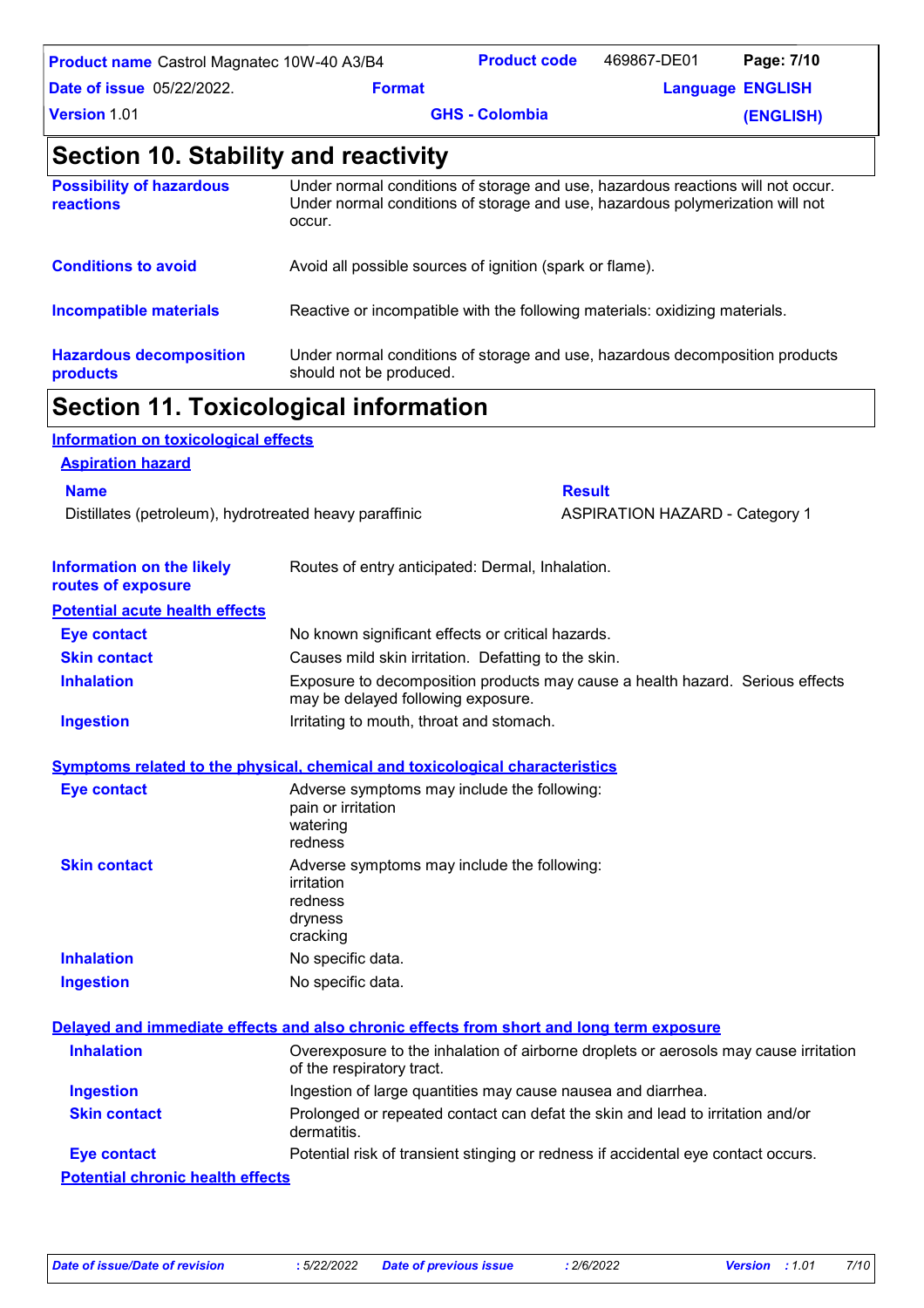| <b>Product name</b> Castrol Magnatec 10W-40 A3/B4 |                         | <b>Product code</b>                                                                                                                                                                                                                                                                                                                                                                     | 469867-DE01 | Page: 8/10              |  |
|---------------------------------------------------|-------------------------|-----------------------------------------------------------------------------------------------------------------------------------------------------------------------------------------------------------------------------------------------------------------------------------------------------------------------------------------------------------------------------------------|-------------|-------------------------|--|
| <b>Date of issue 05/22/2022.</b>                  | <b>Format</b>           |                                                                                                                                                                                                                                                                                                                                                                                         |             | <b>Language ENGLISH</b> |  |
| <b>Version 1.01</b>                               | <b>GHS - Colombia</b>   |                                                                                                                                                                                                                                                                                                                                                                                         |             | (ENGLISH)               |  |
| Section 11. Toxicological information             |                         |                                                                                                                                                                                                                                                                                                                                                                                         |             |                         |  |
| <b>General</b>                                    | <b>USED ENGINE OILS</b> | Combustion products resulting from the operation of internal combustion engines<br>contaminate engine oils during use. Used engine oil may contain hazardous<br>components which have the potential to cause skin cancer. Frequent or prolonged<br>contact with all types and makes of used engine oil must therefore be avoided and a<br>high standard of personal hygiene maintained. |             |                         |  |
| <b>Carcinogenicity</b>                            |                         | No known significant effects or critical hazards.                                                                                                                                                                                                                                                                                                                                       |             |                         |  |
| <b>Mutagenicity</b>                               |                         | No known significant effects or critical hazards.                                                                                                                                                                                                                                                                                                                                       |             |                         |  |
| <b>Developmental effects</b>                      |                         | No known significant effects or critical hazards.                                                                                                                                                                                                                                                                                                                                       |             |                         |  |
| <b>Fertility effects</b>                          |                         | No known significant effects or critical hazards.                                                                                                                                                                                                                                                                                                                                       |             |                         |  |

## **Section 12. Ecological information**

**Environmental effects** No known significant effects or critical hazards.

### **Toxicity**

No testing has been performed by the manufacturer.

### **Persistence and degradability**

Expected to be biodegradable.

### **Bioaccumulative potential**

This product is not expected to bioaccumulate through food chains in the environment.

| <b>Mobility in soil</b>                                 |                                                                                                                           |
|---------------------------------------------------------|---------------------------------------------------------------------------------------------------------------------------|
| <b>Soil/water partition</b><br><b>coefficient (Koc)</b> | Not available.                                                                                                            |
| <b>Mobility</b>                                         | Spillages may penetrate the soil causing ground water contamination.                                                      |
| <b>Other adverse effects</b>                            | No known significant effects or critical hazards.                                                                         |
| <b>Other ecological information</b>                     | Spills may form a film on water surfaces causing physical damage to organisms.<br>Oxygen transfer could also be impaired. |

### **Section 13. Disposal considerations**

The generation of waste should be avoided or minimized wherever possible. Significant quantities of waste product residues should not be disposed of via the foul sewer but processed in a suitable effluent treatment plant. Dispose of surplus and non-recyclable products via a licensed waste disposal contractor. Disposal of this product, solutions and any by-products should at all times comply with the requirements of environmental protection and waste disposal legislation and any regional local authority requirements. Waste packaging should be recycled. Incineration or landfill should only be considered when recycling is not feasible. This material and its container must be disposed of in a safe way. Care should be taken when handling emptied containers that have not been cleaned or rinsed out. Empty containers or liners may retain some product residues. Avoid dispersal of spilled material and runoff and contact with soil, waterways, drains and sewers. **Disposal methods**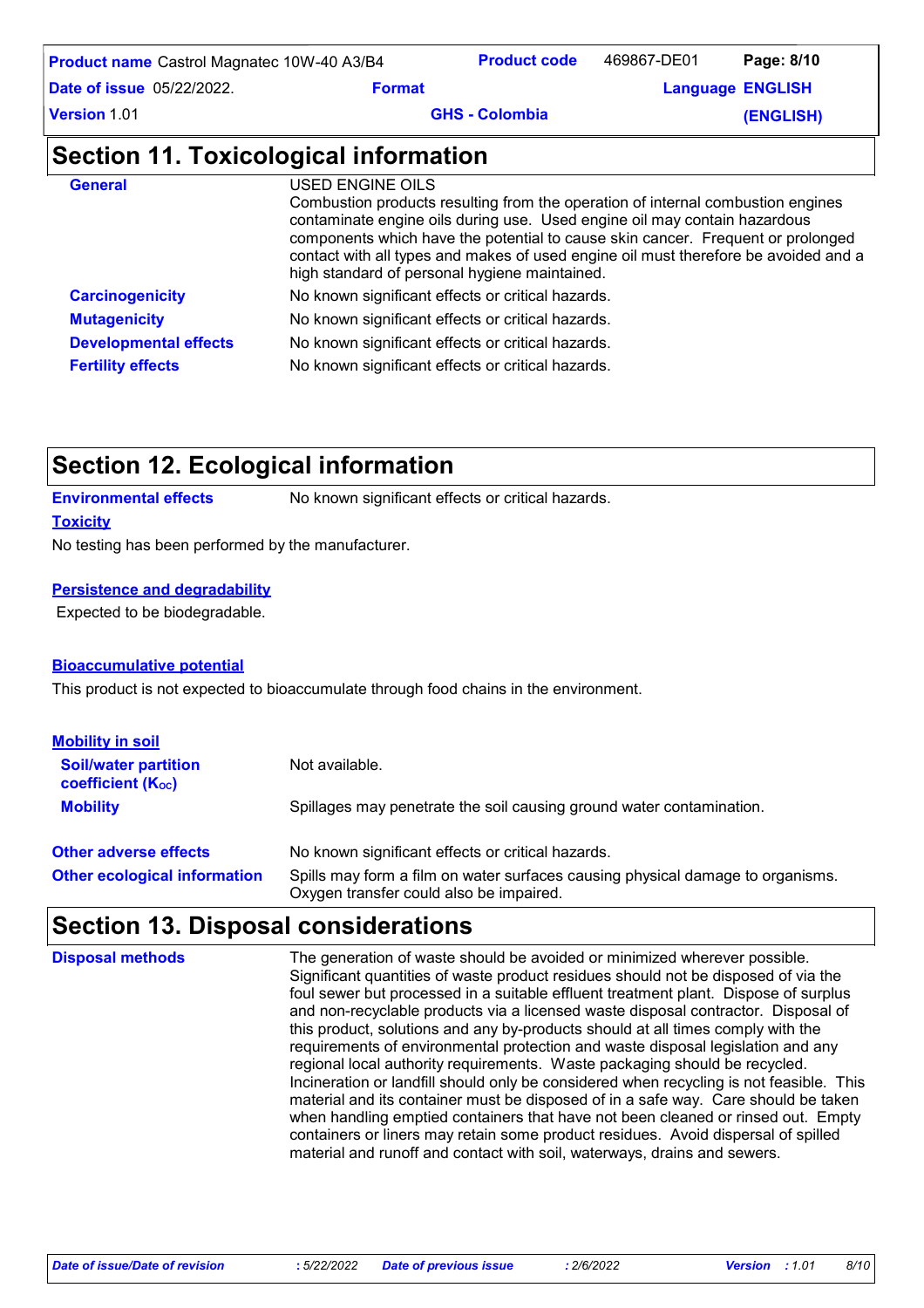| <b>Product name</b> Castrol Magnatec 10W-40 A3/B4 |               | <b>Product code</b>   | 469867-DE01             | Page: 9/10 |
|---------------------------------------------------|---------------|-----------------------|-------------------------|------------|
| <b>Date of issue</b> 05/22/2022.                  | <b>Format</b> |                       | <b>Language ENGLISH</b> |            |
| <b>Version 1.01</b>                               |               | <b>GHS - Colombia</b> |                         | (ENGLISH)  |

## **Section 14. Transport information**

|                                      | <b>ADR/RID</b>           | <b>ADN</b>     | <b>IMDG</b>    | <b>IATA</b>    |
|--------------------------------------|--------------------------|----------------|----------------|----------------|
| <b>UN number</b>                     | Not regulated.           | Not regulated. | Not regulated. | Not regulated. |
| <b>UN proper shipping</b><br>name    | $\blacksquare$           |                |                |                |
| <b>Transport hazard</b><br>class(es) | $\overline{\phantom{0}}$ |                |                |                |
| <b>Packing group</b>                 | $\overline{\phantom{a}}$ | ۰              |                | -              |
| <b>Environmental</b><br>hazards      | No.                      | No.            | No.            | No.            |
| <b>Additional</b><br>information     |                          |                |                |                |

**Special precautions for user** Not available.

**Transport in bulk according to IMO instruments** Not available.

## **Section 15. Regulatory information**

### **International regulations**

**Montreal Protocol** Not listed.

### **Stockholm Convention on Persistent Organic Pollutants** Not listed.

### **Rotterdam Convention on Prior Informed Consent (PIC)** Not listed.

### **Other regulations**

| <b>Australia inventory (AIIC)</b>                               | At least one component is not listed.                                                                                          |
|-----------------------------------------------------------------|--------------------------------------------------------------------------------------------------------------------------------|
| <b>Canada inventory</b>                                         | At least one component is not listed.                                                                                          |
| <b>China inventory (IECSC)</b>                                  | At least one component is not listed.                                                                                          |
| <b>Japan inventory (CSCL)</b>                                   | At least one component is not listed.                                                                                          |
| <b>Korea inventory (KECI)</b>                                   | All components are listed or exempted.                                                                                         |
| <b>Philippines inventory</b><br>(PICCS)                         | At least one component is not listed.                                                                                          |
| <b>Taiwan Chemical</b><br><b>Substances Inventory</b><br>(TCSI) | All components are listed or exempted.                                                                                         |
| <b>United States inventory</b><br>(TSCA 8b)                     | At least one component is not listed.                                                                                          |
| <b>REACH Status</b>                                             | The company, as identified in Section 1, sells this product in the EU in compliance<br>with the current requirements of REACH. |